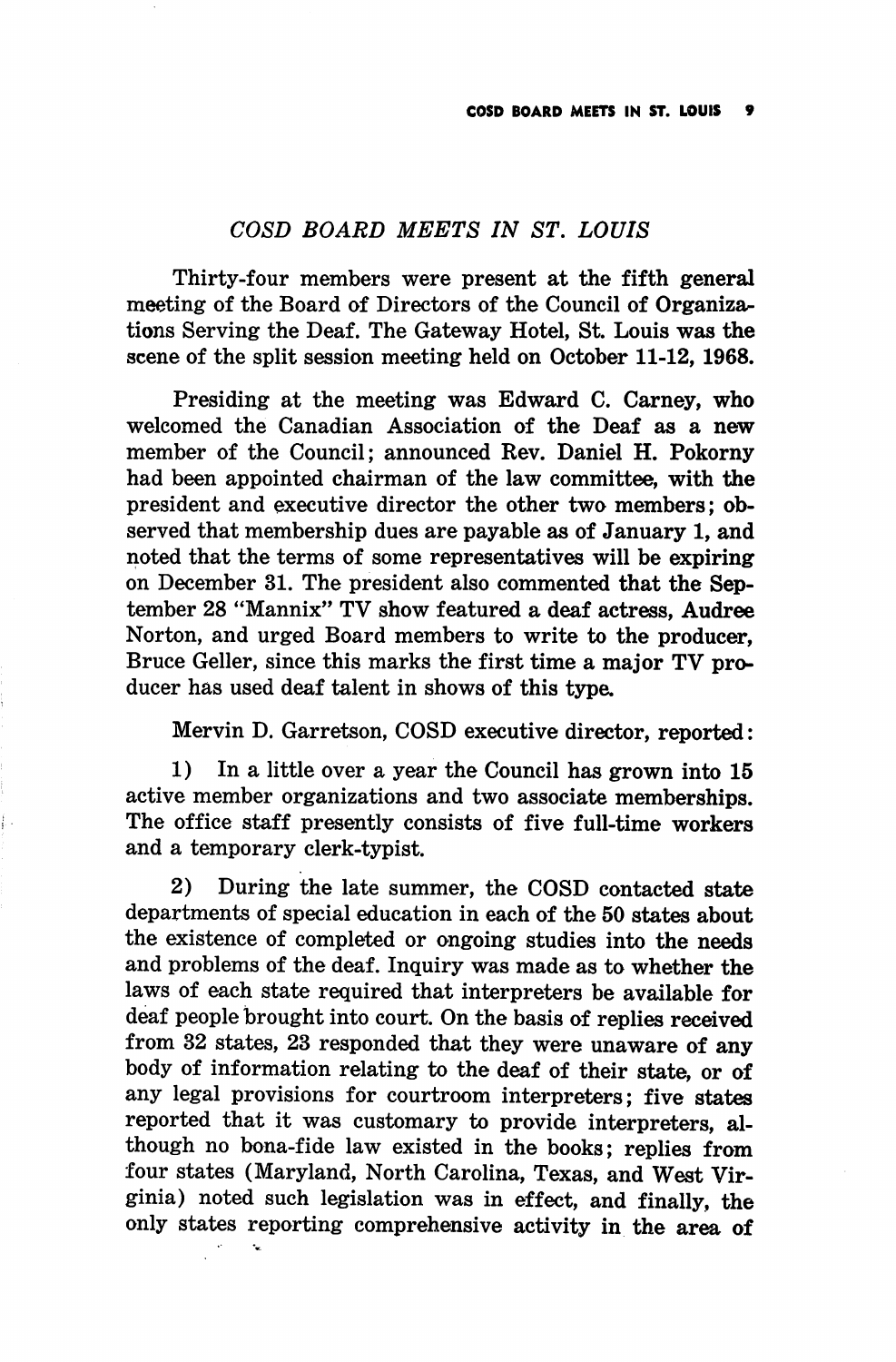deafness were Illinois, Michigan, New York, Texas, and Wis consin. The West Virginia respondent noted that a state-wide comprehensive planning project had been completed but was not yet published.

3) The roster of influential persons arising from the Legal Rights Section has now reached 600 names, which are filed both by state and by professional category. Divisions in clude legal (attorneys and judges), law enforcement officers, communications (newspaper, radio and TV), educators, state and community legislative people, rehabilitation experts and influential businessmen.

4) Judge Joseph Pernick of Michigan is compiling a special list of attorneys and judges with connections to deaf people or interested in the problem.

5) The proceedings of the first Annual COSD Forum are now being published and should be distributed before year's end.

6 Recruitment folders aimed at interesting young peo ple in a career in the field have been mailed to placement of ficers in 200 major colleges and universities.

7 Copy is ready for the publication of a booklet describ ing the functions and objectives of each of the 17 member organizations of the Council.

8 The COSD had been represented at numerous meet ings, workshops, and conferences since the June Board meet ing. In addition, the executive director delivered a paper on the social adjustment of young deaf adults at the Internation al Congress on Audiology in London and attended the Paris meeting of the Board of Directors of the World Federation of the Deaf in September.

The Board of Directors approved on a continuing pro ject basis a survey of existing services to the deaf on a state by state basis, which would lead to a compendium of all 50 states. Such a compilation will involve follow-up letters to departments of special education and a series of question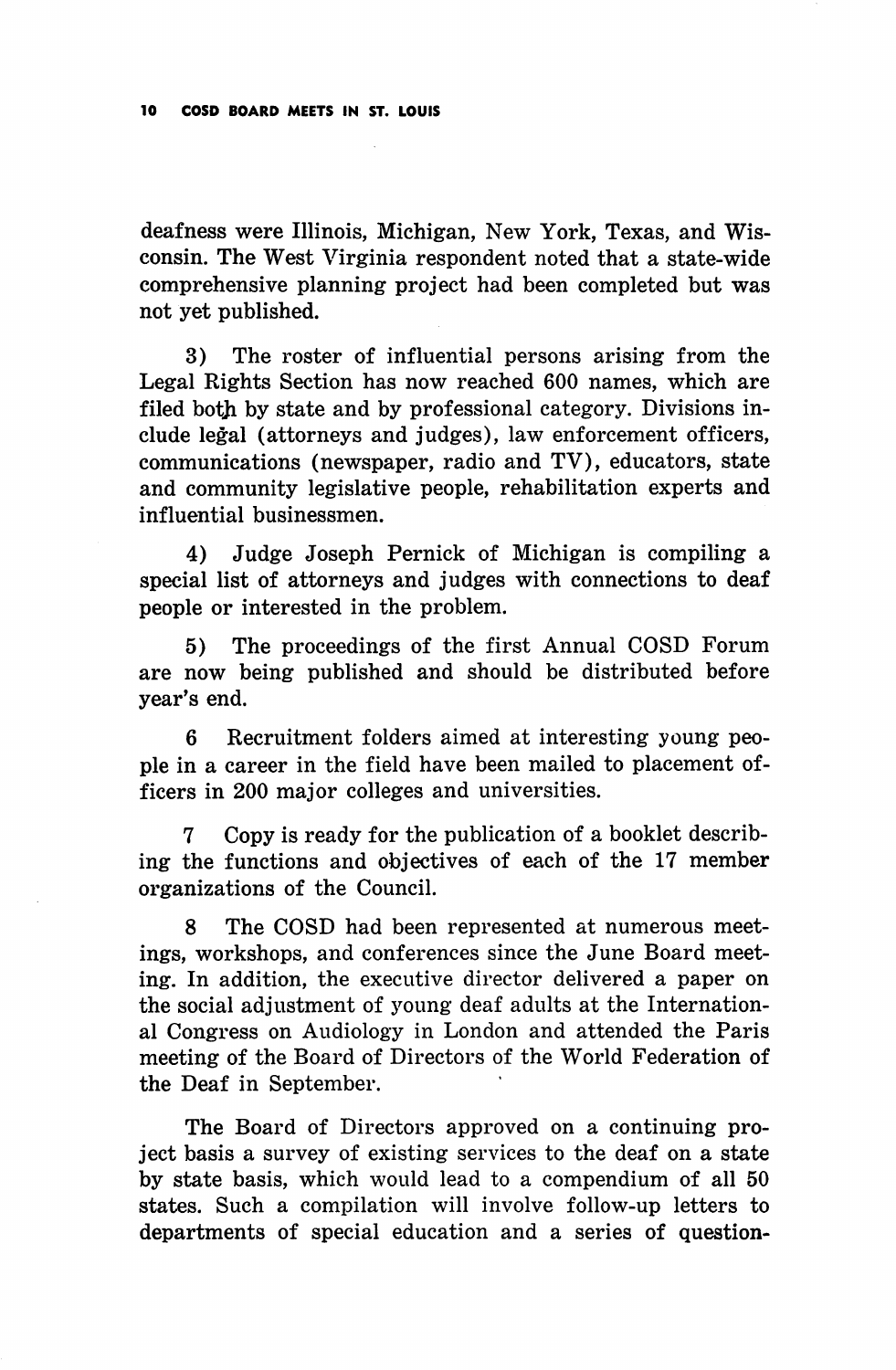naires variously devised to gather information from four dif ferent categories of people in each state. Questions would seek to learn of the availability and suitability of such existing services at the state level as

- a. Insurance (automobile, fire, and life)
- b. Driver licensing and laws
- c. Employment discrimination, unions
- d. Rehabilitation services
- e. Interpreting (in religious programs, in city, state and federal agencies, in-legal settings)
- f. Community awareness to problems of deafness
- g. Educational facilities at various levels
- h. Entertainment and recreational opportunities
- i. Parent information
- j. Clubs and associations

In the absence of Chairman Judge Sherman G. Finesilver, Dr. Ray L. Jones presented the report from the Legal Rights Section. In addition to items mentioned previously, the follow ing was reported:

1) A survey of laws relating to interpreting for the deaf in all 50 states has been completed by" Judge Joseph Pernick.

2) Both the Christiansen adoption case and the Beamish case of Australia have been briefed by Judge Finesilver and will be published in legal journals.

3) A draft of a uniform interpreters law has been pre pared under the direction of Judge Finesilver and will be made available to state groups for presentation to their state legislature.

4) Under the direction of Attorney Ivan Lawrence and Dr. Ray L. Jones a questionnaire relating to court and agency situations in which the legal rights of deaf appear to have been denied is being circulated among members of the Pro fessional Rehabilitation Workers with the Adult Deaf.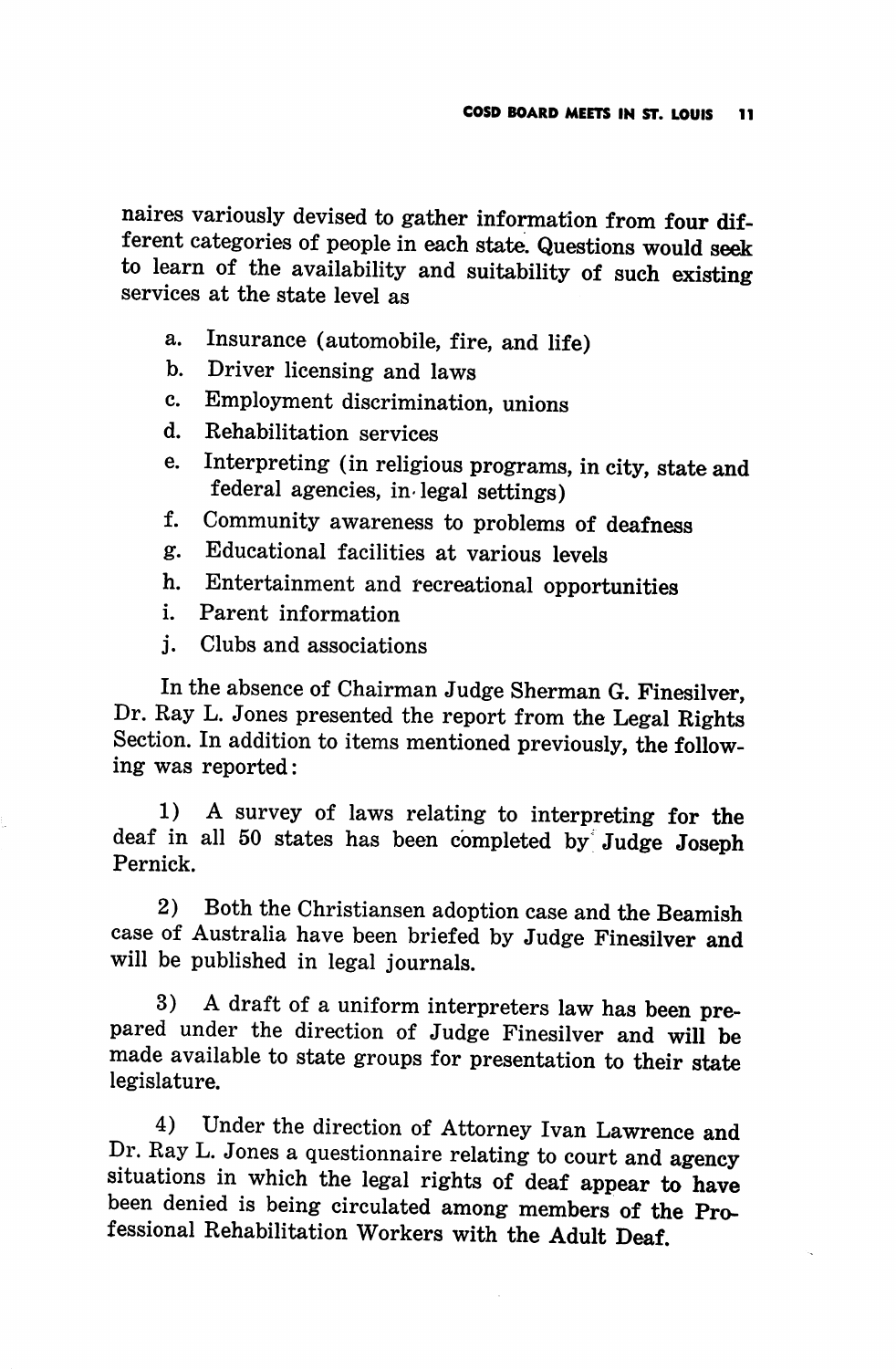5) An outline for an adult education course, "The Law and You" is being prepared by Judge Finesilver and should be ready for a pilot run in two or three cities this fall.

6) With financial support from Captioned Films for the Deaf, a course, "Interpreting in the Legal Setting," was offer ed at San Fernando Valley State College last spring. An out line for a course of study and related resource materials are being prepared under the direction of Dr. Lloyd Johns of svsc.

7) A leadership training workshop is being planned by the National Association of the Deaf which includes among its aims the mobilization of political support for improved community services for deaf persons.

Dr. Jones further informed the Board that at least one state association for the deaf (Michigan) employs a full-time executive secretary with funds from the Community Chest; that in Detroit the conviction of a deaf person was recently reversed when it was established that he had not been provid ed the services of an interpreter during the trial, and that both Judge Finesilver and Judge Kenneth Pacetti had address ed legal groups on court problems unique to deafness.

Chairman David Denton of the 1969 Forum Committee reported at length on plans for the February 19-21 Forum at Hotel Monteleone, New Orleans. The theme, "The Deaf Man and the World" will be broken down into four aspects of every day living—work, play, love, and pray. An outline of the Forum program was presented to the Board and will be re leased as soon as acceptances are received from all speakers.

President Carney announced the appointment of Clyde Mott as chairman of the 1970 Forum, observing that the theme will be centered around legal rights of the deaf. It is anticipated that the 1970 Forum will be held in Seattle, Wash ington.

In his report from the Law Committee, Rev. Pokorny ad vised the Board it was their feeling that the COSD laws were in good shape, and that only one recommendation for change